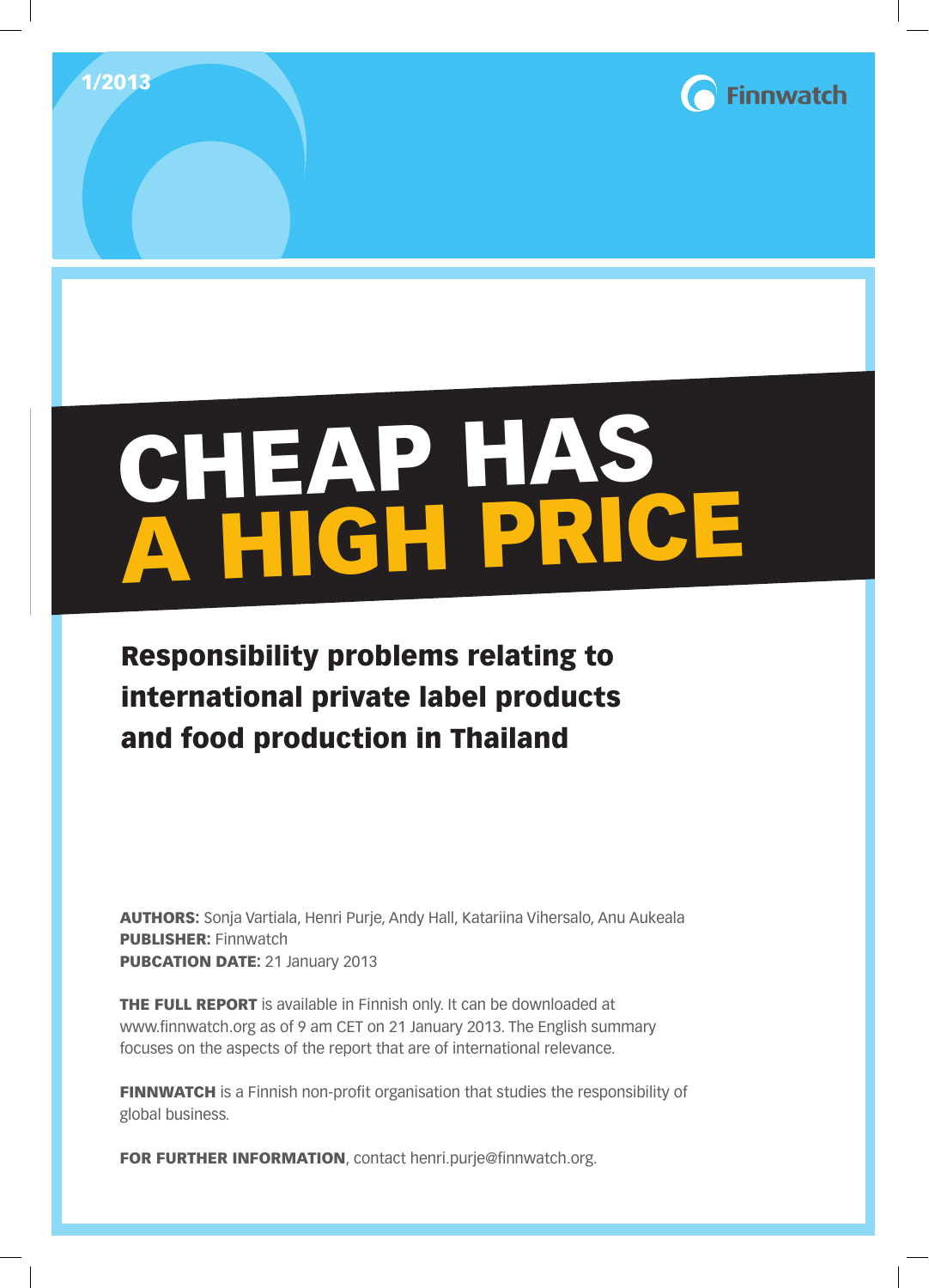# EXECUTIVE SUMMARY

**IN TIMES OF ECONOMIC STRESS** consumers often turn to less expensive items. A key trend in retail chains' price competition is developing and introducing their own private label products. This refers to goods that are produced by an external supplier but sold under the retail company's own brand. Other motivations behind private label products may relate to strengthening customer relations, developing and differentiating the company brand, increasing profit margins on products and boosting the chain's market share.

In Europe, private label items cost on average 30 percent less than similar brand products. Their share of private label goods is showing a steady increase globally. In Spain and Switzerland, for example, over 70 percent of all frozen and canned food items carry a private label. In Finland, the share is 40 percent.

From a corporate responsibility viewpoint, the production of private label items entails several challenges. As retail companies pool their resources and set up international joint procurement companies, their bargaining power vis-à-vis suppliers increases. One result of this is the weakening of the position of suppliers, especially those from developing countries. Constant search for the cheapest price may also mean that the responsibility and sustainability of production in the global South does not receive sufficient attention in the procurement process.

Other problematic aspects relating to growing purchaser power include delaying payments, demanding absolute certainty of supply (if contractual obligations are not met in full, the contract seizes to apply), buy-back requirements, dumping, conditional purchase agreements and extremely high (cosmetic) quality standards.

This report by Finnwatch, an independent Finnish non-profit research NGO focusing on global corporate responsibility issues, analyses the responsibility of the procurement process of the biggest Finnish retail chains' private label products. The chains included in the analysis are Ruokakesko, SOK, Suomen Lähikauppa and the German-based Lidl.

Except for Lidl, which to a large extent handles its international procurement through its German head unit in a centralised manner, all chains were members of large international joint procurement companies and heavily integrated into the global food market. Ruokakesko is a member of the pan-European AMS Sourcing. SOK co-owns Coop Trading through its procurement subsidiary Inex Partners together with its Nordic partners. Tuko Logistics, whose clients include Suomen Lähikauppa and Stockmann, is a part of the European EMD and United Nordic that brings together a number of Nordic retail chains.

The responsibility challenges related to the supply chain management of private label goods are illustrated through three in-depth case studies. The data was assembled through fieldwork with workers, employers and NGOs in the provinces of Samut Sakorn and Prachuap Kiri Khan in Thailand between October and December 2012.

The field research was carried out by a team managed by Andy Hall, migration expert at Mahidol University in Thailand in accordance with Finnwatch's research guidelines. Mr Hall has ten years of experience working on similar issues in Thailand.

The investigation covered two tuna companies, Unicord and Thai Union Manufacturing, as well as a pineapple processing company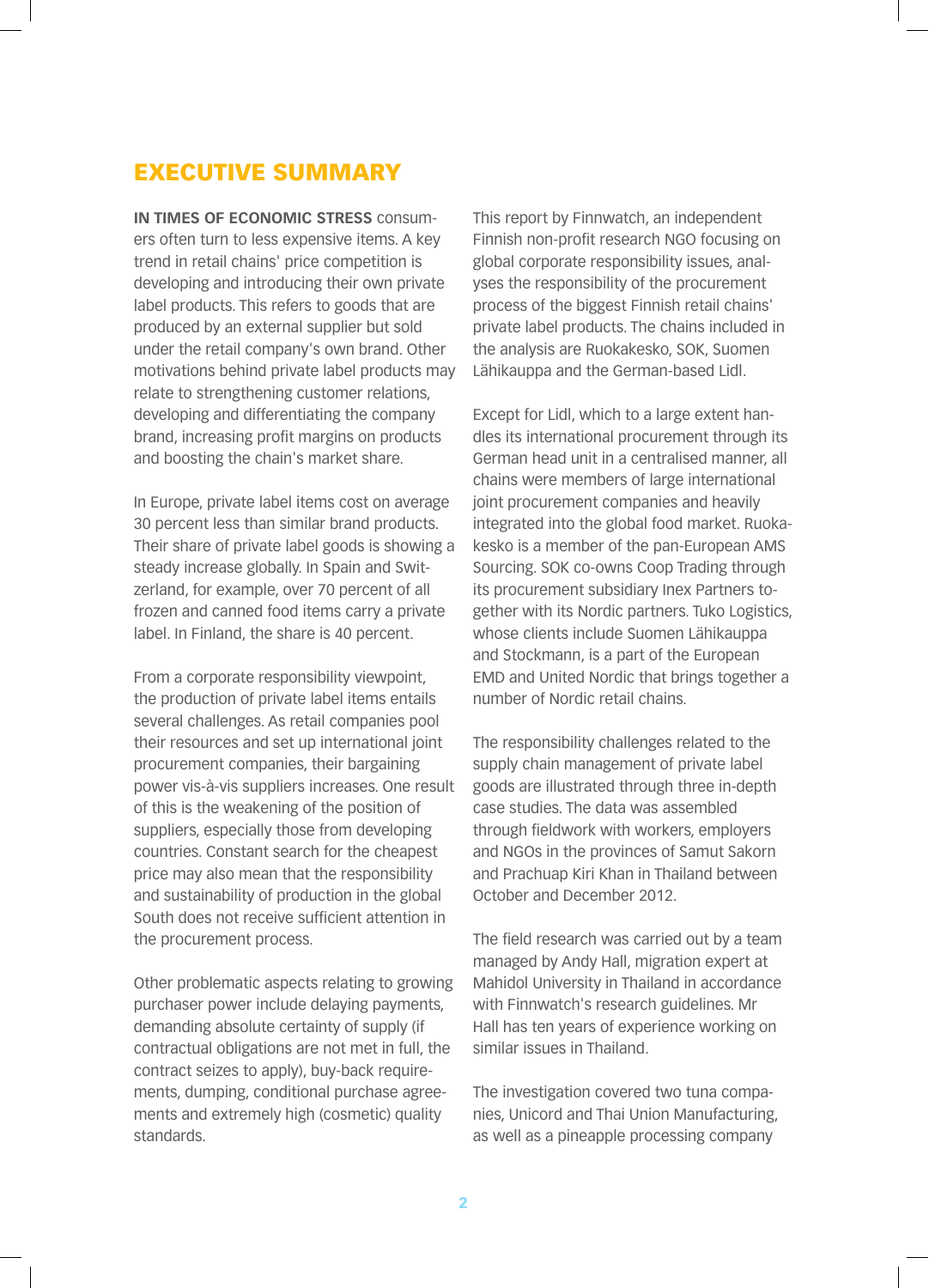called Natural Fruit. Tuna and pineapple production for international export to global consumer markets are important sources of external revenue and providers of jobs in Thailand.

However, the research confirmed, the success and prosperity of these labour intensive export sectors, too often rests on the exploitation of a mainly non-Thai migrant workforce – mostly vulnerable workers from neighbouring Myanmar. Forced labour, human trafficking, child labour, low wages and other serious violations continue to characterise the operations of some pineapple and tuna companies in Thailand, despite growing national and international criticism of such practices.

In the course of the research process it also became obvious that the responsibility practices of the Finnish retail chains included in the report, as well as those of the Netherlands-based Refresco (see below), were insufficient.

The report was produced as part of Finnwatch's Decent Work programme.

# **WIDE INTERNATIONAL IMPLICATIONS**

As the factories investigated also produce for other international brands, the findings of the report are of a wider relevance.

For example, Refresco, the company that supplies pineapple concentrate from the Natural Fruit factory where basic rights are grossly

1. JyskeBank (2011). Refresco – A safe investment in high yield. Available at http://jyskebank.com/wps/ wcm/connect/be983cf8-f524-4779-a814-868e570 57231/371001\_20111213RefrescoOpstartsanalyse. pdf?MOD=AJPERES&CACHEID=be983cf8-f524-4779 a814-868e57057231 (16 Jan 2012).

violated to Finland for further processing, is a leading global player in its field with notable customers in Europe. According to some estimates, Refresco controls 20 percent of the European private label soft drink and fruit juice market, for example. In 2010 the company recorded EUR 1.22 billion in revenues. After this it has acquired several smaller companies and presently has 26 production facilities in eight European countries.

In addition to the Finnish retail chains mentioned above, Refresco's clients include Lidl, Aldi, Carrefour, Dia, Morrisons, Edeka, Rewe, Superunie, Ahold and Système U. It has the exclusive right to produce PepsiCo, Coca-Cola, Schweppes and Unilever in a number of European countries.<sup>1</sup>

Thai Union, one of the two tuna processing companies included in the report, produces such well-know international brands as John West, Petit Navire, Hyacinthe Parmentier, Mareblu and Chicken of the Sea.

# **VIOLATIONS OF MIGRANTS RIGHTS ARE COMMON IN THAILAND**

It is estimated that there are around 2.5 million migrant workers from Laos, Myanmar and Cambodia in Thailand, about 1–2 million of whom are registered or in the process of registration in order to receive legal documentation.2 The flow of migrants to Thailand began in the late 1980s. Since then migrants from Thailand's neighbouring countries have been recruited to work in physically hard conditions

2. Huguet, J. W., Chamratrithirong, A., ja Richter, K. (2011). Thailand Migration Profile in Thailand Migration Report 2011, s. 9-11; U.S. Department of State, 2011 Human Rights report: Thailand, s. 54.http://www.state. gov/j/drl/rls/hrrpt/2011/eap/186310.htm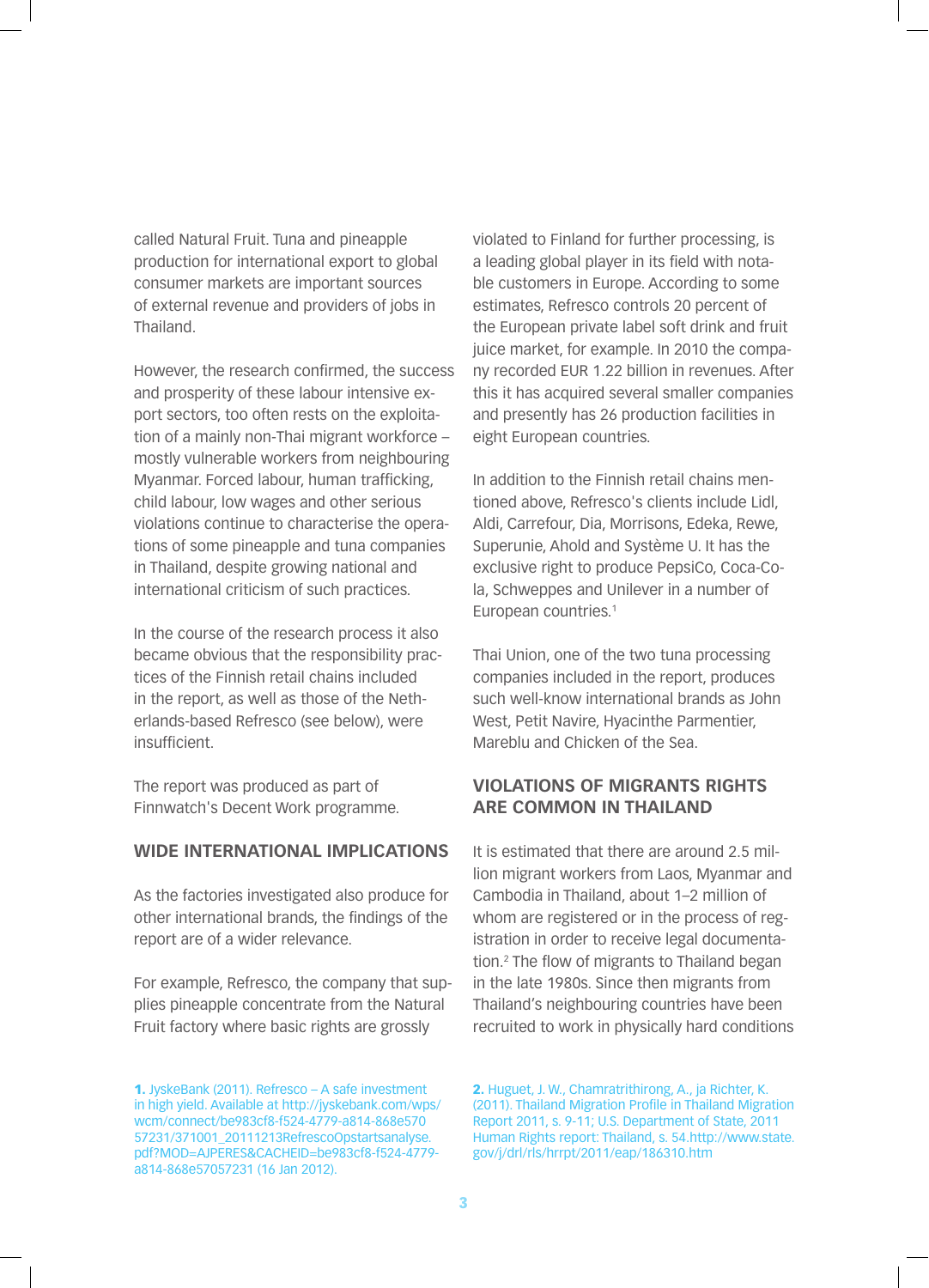on fishing boats and fish factories as well as agricultural, construction and domestic work<sup>3</sup>. Over 80 percent of Thailand's migrant workers are from Myanmar4 .

Migrant workers are treated as temporary workers who are granted a work permit for a few years. Irregular or undocumented migrants are punished with different penalties and sanctions<sup>5</sup>.

Thailand has signed various international human rights conventions that bind the state to protect people's wellbeing and rights. Thailand has ratified five ILO core conventions. It has not ratified conventions 87 and 98 regarding freedom of association and the right to collective bargaining or convention 111 on discrimination at workplace.<sup>6</sup> However, as a member of ILO Thailand is committed to the Fundamental Principles and Rights at Work7 . The provisions on minimum wage and working time in the Thailand Labour Protection Act 1998 do not, however, apply to

6. ILO Ratifications for Thailand http://www.ilo. org/dyn/normlex/en/f?p=1000:11200:0::NO:11200 :P11200\_COUNTRY\_ID:102843 (7.11.2012). 7. ILO Declaration on Fundamental Principles and Rights at Work, kohta 2: "Declares that all Members, even if they have not ratified the Conventions in question, have an obligation arising from the very fact of membership in the Organization to respect, to promote and to realize, in good faith and in accordance with the Constitution, the principles concerning the fundamental rights which are the subject of those Conventions" http://www.ilo.org/declaration/thedeclaration/ textdeclaration/lang--en/index.htm (12.11.2012).

agricultural or domestic workers<sup>8</sup>. In addition, migrant workers do not have the right to form their own unions, and the employers and the state object their joining existing unions<sup>9</sup>. Thailand has not ratified the UN International Convention on the Protection of the Rights of All Migrant Workers and Members of their families. The convention highlights the equal human rights of all migrant workers, including irregular migrants.10

Migrant workers have reportedly experienced violence and exploitation by the police, authorities and employers<sup>11</sup>. Irregular migrants are particularly vulnerable and they are intimidated with threats to expose them to the authorities which would lead to deportation. Child labour is believed to be common, but there are no comprehensive statistics on the topic<sup>12</sup>. Forced labour has also been reported to be commonplace13. The wellbeing of migrant workers is threatened due to inadequate health care and housing. Many migrant workers do not, for example, have access to pure water.<sup>14</sup>

8. ILO TRAVAIL Database of Conditions of Work and Employment Laws http://www.ilo.org/dyn/travail/travmain.home (sivustolla vierailtu 7.11.2012) ILOn lehdistotiedote ILO Thailand welcomes new regulation to improve conditions for domestic workers. Julkaistu 6.11.2012. http://www.ilo.org/asia/info/public/pr/WCMS\_192615/ lang--en/index.htm (sivustolla vierailtu 12.11.2012). 9. Archavanitkul, K. ja Hall, A. (2011). Migrant Workers and Human Rights in a Thai Context teoksessa Thailand Migration Report 2011, p. 68. 10. UNESCO International Migration Convention http://www.unesco.org/new/en/social-and-humansciences/themes/international-migration/international-migration-convention/ (7.11.2012). 11. Human Rights Watch (2010). From the Tiger to the Crocodile. Abuse of Migrant Workers in Thailand. 12. Jampaklay, A. (2011), Migration and Children teoksessa Thailand Migration Report 2011, p. 99. 13. Human Rights Watch (2010). From the Tiger to the Crocodile. Abuse of Migrant Workers in Thailand, s. 52.; U.S. Department of State, 2011 Human Rights report: Thailand, pp. 549-50. http://www.state.gov/j/ drl/rls/hrrpt/2011/eap/186310.htm 14. Migration and Thailand: Policy, Perspectives and Challenges, 2012: 27

<sup>3.</sup> Archavanitkul, K. ja Hall, A. (2011). Migrant Workers and Human Rights in a Thai Context teoksessa Thailand Migration Report 2011, s. 64.; Huguet, J. W., Chamratrithirong, A., ja Richter, K. (2011). Thailand Migration Profile teoksessa Thailand Migration Report 2011, s.9-11. 4. Human Rights Watch (2010). From the Tiger to the Crocodile. Abuse of Migrant Workers in Thailand, s. 19.; Huguet, J. W., Chamratrithirong, A., Richter, K. (2011) Thailand Migration Profile, Thailand Migration Report 2011, s. 11-12.

<sup>5.</sup> Archavanitkul, K. ja Hall, A. (2011). Migrant Workers and Human Rights in a Thai Context teoksessa Thailand Migration Report 2011, s. 68.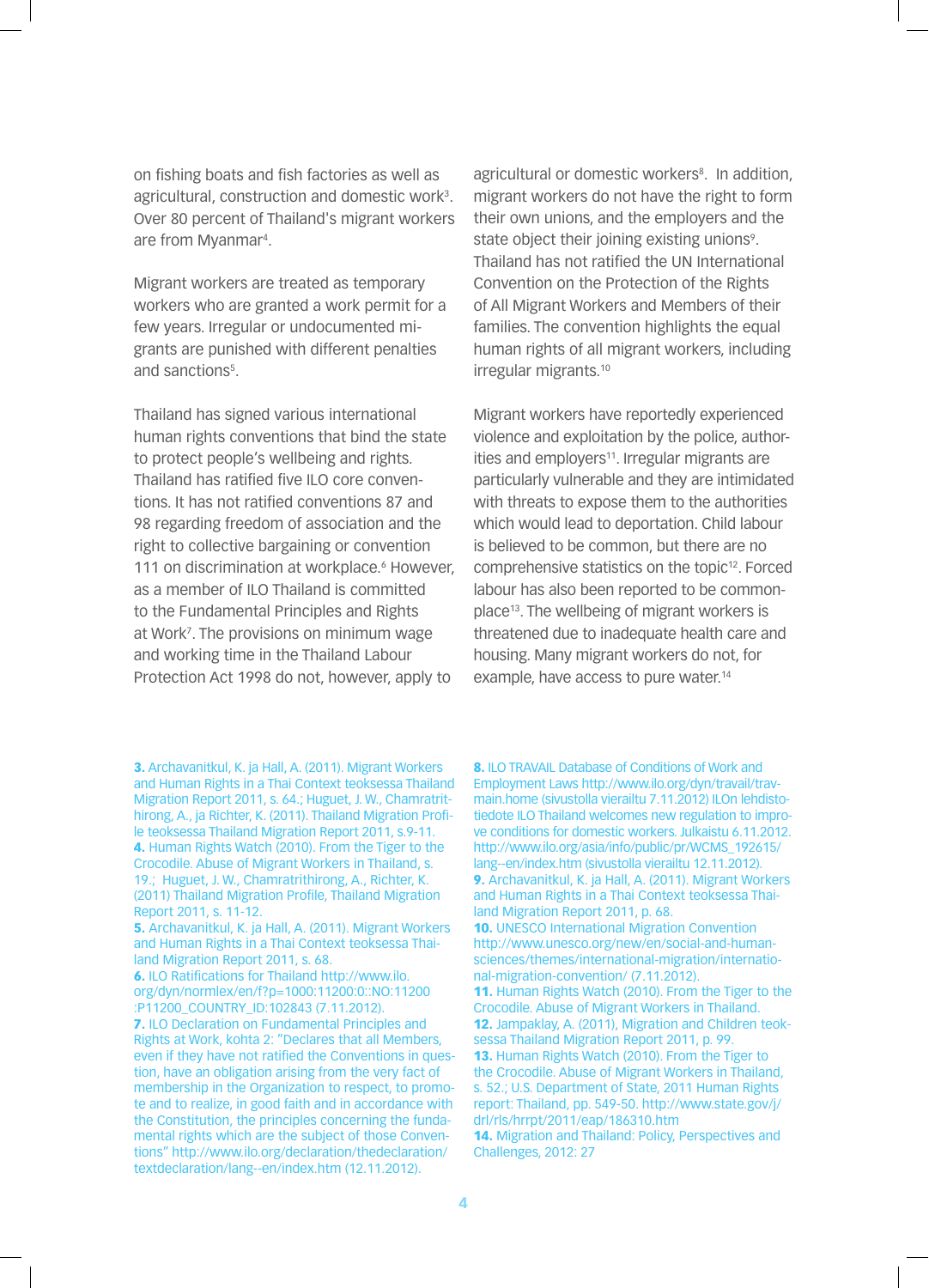Registered migrant workers with work permits have better opportunities to protect their rights. They are, for example, entitled to social security and health care. Nevertheless, their working conditions are in general bad and they are paid less than the legal minimum wage. In addition, changing jobs has been

made very difficult (the registration system requires the worker to identify the employer) and employers have reportedly confiscated workers' passports and work permits.<sup>15</sup> In five provinces, migrants' freedom of movement and communication is limited by decrees prohibiting cell phone and vehicle use<sup>16</sup>.

# KEY FINDINGS OF FIELD RESEARCH IN THAILAND

**Below is a summary of the main findings discovered by Finnwatch at the production facilities of Thai Union Manufacturing (TUM), Unicord and Natural Fruit.**

# **A. FINDINGS RELATING TO THE PROCESSING OF TUNA AT THAI UNION MANUFACTURING AND UNICORD**

# **Thai Union Manufacturing**

Thai Union Manufacturing is a subsidiary of Thai Union Frozen Products PCL, which is Thailand's largest fish product processor and manufacturer. The factories of TUM process 400 tons of tuna daily. The factory complex in Samut Sakhon in central Thailand is the largest processing unit of tuna in Asia and provides employment to over 8,700 people.

About half of the employees are Thai citizens and the rest are migrant workers from Myanmar and Cambodia. All migrant workers interviewed for this research stated that they had been employed through the recruitment agency Thai Golden Mile Service, a TUM partner. Among the Thai workers interviewed, only two had a contract directly with TUM.

15. Thaweesit, S. ja Napaumporn, B. (2011). Integration of Minorities in Thailand teoksessa Thailand Migration Report 2011 p. 141.

16. Human Rights Watch (2010). From the Tiger to the Crocodile. Abuse of Migrant Workers in Thailand. p. 28-35.

TUM processes skipjack, yellow-fin, albacore, tongol and bonito tuna. The factory delivers tuna products around the world, including the United States, EU, Japan, South America, Australia and New-Zealand. In Finland, nearly all retail chains that sell food carry TUM products.

Thai Union's international brands include John West, Petit Navire, Hyacinthe Parmentier, Mareblu and Chicken of the Sea.

# **Unicord Public Company Limited**

Unicord Public Company Limited, which is part of the Sea Value group<sup>17</sup>, produces canned fish and frozen fish products for export.

#### 17. Sea Value Group, http://www.seavaluegroup.com/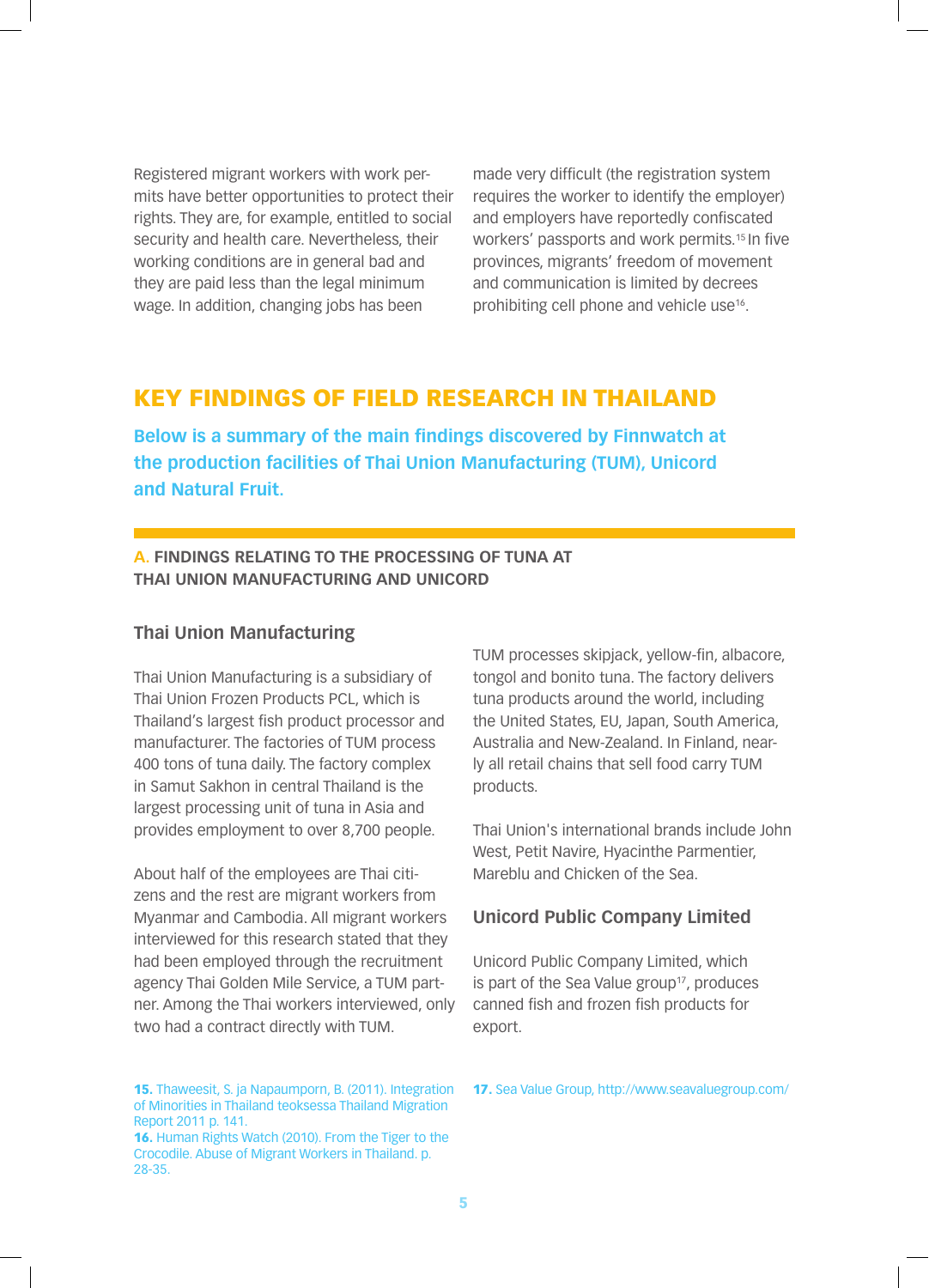There are two Unicord factories in the researched industrial area in the province of Samut Sakhon in central Thailand. Factory number two was selected for closer investigation based on contact information printed on tuna cans sold in Finnish supermarkets. There are 2,100 workers in the factory, of whom 100 (mainly in managerial duties) are of Thai nationality and 2,000 are migrant workers from Myanmar and Cambodia.

Unicord exports fish products mainly to the US market, but it also has significant exports to Europe, Canada, Middle-East, South Africa and Japan. In Finland, nearly all retail chains that sell food carry Unicord products.

# **Working is expensive for employees**

According to the interviewed workers of TUM and Unicord 2, migrant workers often have to pay very high recruitment fees (1,500–4,000 baht, about 40–100 euros) on starting their work. Original work permits had been confiscated from all of the interviewees. TUM and Unicord had given them only a copy.

On starting their work, employees receive different kind of work equipment depending on their duties, such as a t-shirt, boots, hearing protector, apron, respirator, gloves and a glass. It is the responsibility of the employees to maintain the work equipment at home without compensation and they have to buy the necessary work equipment by themselves in the future. The workers bought at their own expense, for example, t-shirts, hairnets, gloves and respirators.

#### **Low wages**

All of the workers interviewed had been hired as day labourers without a regular monthly

income. All the workers in TUM factory had work contracts in their own language. Of the interviewed Unicord employees seven did not have any type of a written contract. Two of the interviewees had signed a foreign language contract that they did not understand and of which they did not have a copy.

All interviewees were paid the legal regional minimum wage. After years of employment some TUM workers had received a few baht's raise to their daily compensation. The daily wages varied between 300–305 baht. All the interviewed Unicord workers received only the minimum wage, 300 baht per month.

In addition to the basic wage, the workers earned overtime pay, which is 56 baht per hour. Working overtime was voluntary in TUM factories, but most of the workers wanted to work overtime daily as they felt that they could not survive with the basic wage only. In Unicord factories some of the employees said that working overtime was compulsory. About 1–3 hours of overtime work was done every day. Night work was compensated for 40 baht in the TUM factory. In the Unicord factory the night work compensation was 30 baht per shift.

TUM paid 2,000 baht bonuses annually around New Year's as well as smaller performance bonuses throughout the year. Workers who have been absent on only a few days receive 5,000 baht. Unicord employees received bonuses if they were not absent from work or if they reached the production targets<sup>18</sup>. The amounts of the different bonuses were in both factories about few hundred baht in a month. Annual bonus was not paid in the Unicord factory.

18. These bonuses were in use at least in the production line where fish was cleaned from bones and blood vessels in Unicord 2.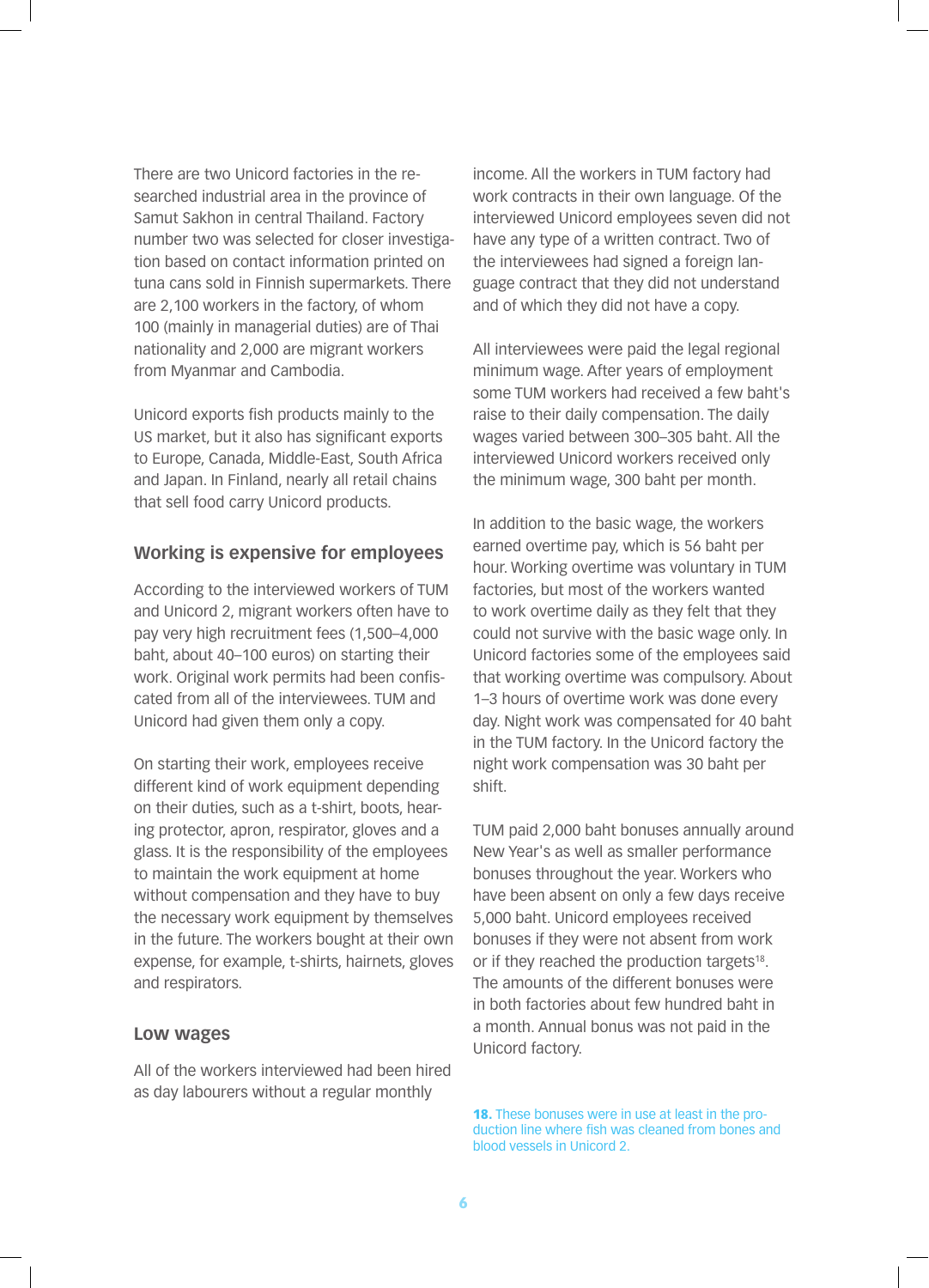Deductions were made in the Unicord factory if the workers committed "serious offences". This could refer to, for example, the possession of cigarettes or chewing betel nuts<sup>19</sup>.

The workers received six days annual leave and, in addition, they had annually about 13- 15 other free days (Thailand's public holidays, such as religious festivities). These six days of annual leave are paid according to the law of Thailand. Some of the workers of TUM, however, told that they were paid only for four days.

# **Problems with health insurances, workplace safety and organising**

The interviewed workers reported dangerous machinery in both factories in which workers' clothes or limbs could get caught. One of the interviewed TUM workers had injured his fingers so badly that he needed hospital treatment. Two months after the accident the injury was still clearly noticeable. The company had not compensated the accident or the sick leave resulting from the accident and accused the worker of negligence. After the accident the machine was, however, adjusted in order to prevent such accidents.

Many workers said that five per cent was deducted from their wages for social security, including a health insurance card which they had not received. Some had received the card after having repeatedly asked for it from the employer. The majority of the interviewed workers did not understand the meaning of a health insurance and social security system and were not aware of the possible benefits related to, for example, child care. The workers were also dissatisfied with the fact that they had not been allowed to choose the

used as a stimulant in Asia.

hospital they wanted for their health care treatment as the law states. The workers also told that they did not get adequate treatment from the hospital that was chosen by the employer.

The workers told that both factories informed about work safety and organized fire drills. However, most of the workers had not heard of the factory's health committee and did not know its representatives.

There is no trade union operating in the investigated factories. Almost none of the interviewed workers even understood the concept of a trade union. A TUM worker, who was aware of trade unions, told that his employer did not accept forming them. According to this worker, a worker planning to organize the workers would be fired immediately.

# **Use of child labour**

Many of the interviewees told that both TUM and Unicord 2 employed 14–17-year-old migrants. They worked in a line where blood vessels and bones were removed from the fish. The interviewees said that the underage workers had false passports claiming that they were over 18 years of age.

Employing persons that are under 15 years of age is illegal in Thailand, and 15–17-year-olds are not allowed to do heavy work full time.

# **Harassment and discrimination of migrant workers**

Half of the interviewed workers had experienced harassment at work. The managers were ruder to migrant than Thai workers. One of the Unicord workers said that the manager 19. The seed of the Areca palm that is commonly reduced overtime work from employees if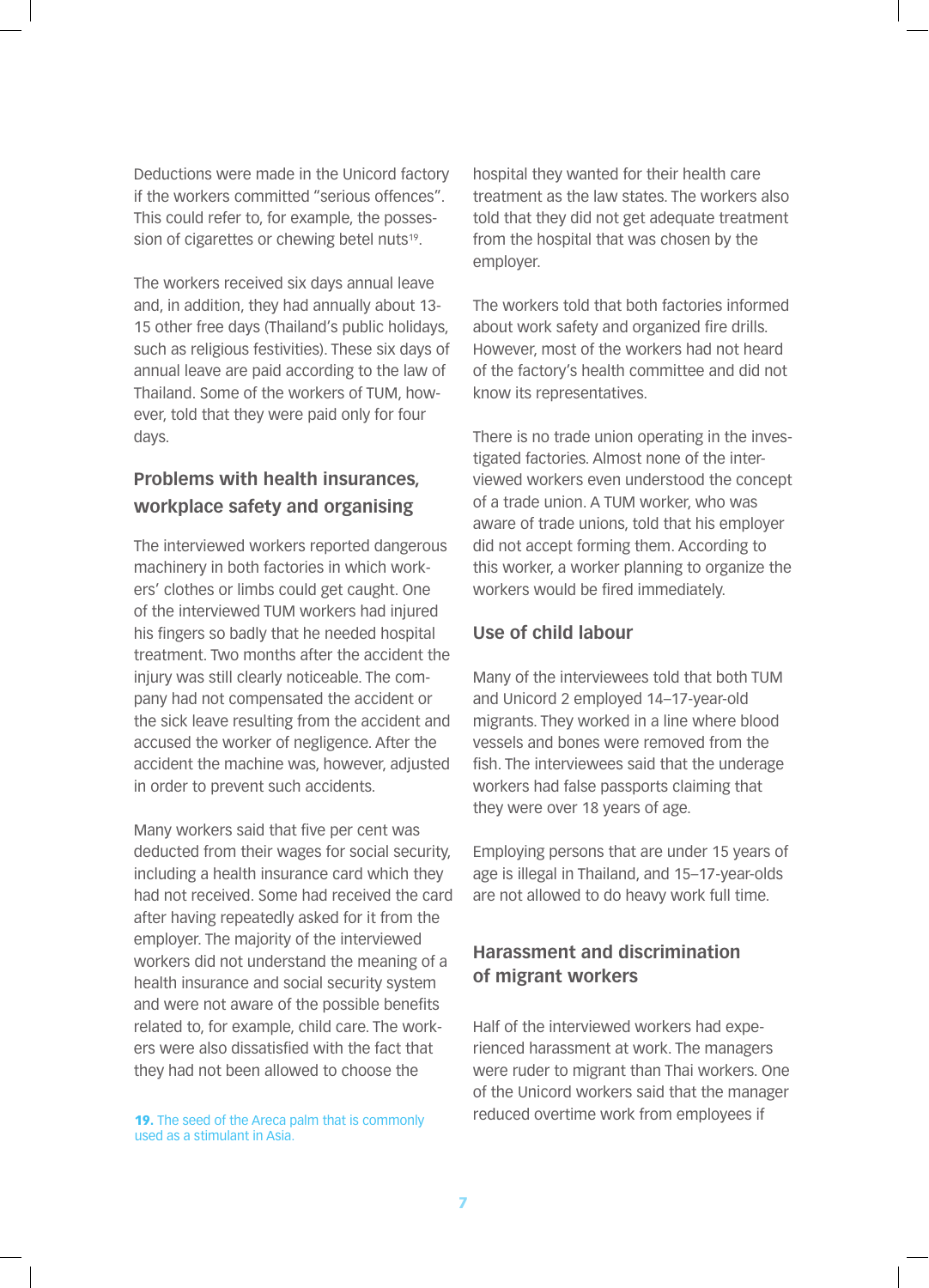they did not show him enough respect. The manager had also smacked, pinched and scratched the worker.

There were a few interpreters in the factories that should help to solve language-related problems. The workers aware of the interpreters felt, however, that the interpreters were against them and served as suppliers of work force in the factories.

According to the workers there were not enough lavatories for men in neither factory. The queues for the toilets were long. The Thai managers insulted queuing migrant workers and accused them of slowness.

#### **Company responses**

Finnwatch met with the management of TUM to discuss the results of the worker interviews in November 2012. TUM did not let the researchers visit the factory or to record the interview.

According to TUM, there were flaws and false information in the worker interview data. The company did, however, acknowledge some problems and challenges and promised to look into them. The table below summarizes the problems that came up in worker interviews and TUM's responses.

| <b>PROBLEM INDICATED BY WORKERS</b>                                                                                                       | <b>TUM'S RESPONSE</b>                                                                                                                                                                                                                                                                             |
|-------------------------------------------------------------------------------------------------------------------------------------------|---------------------------------------------------------------------------------------------------------------------------------------------------------------------------------------------------------------------------------------------------------------------------------------------------|
| TUM pays only for four annual leave days instead of<br>the six stated in the law.                                                         | TUM offers eight annual leave days of which it<br>pays for six as stated in the law.                                                                                                                                                                                                              |
| The managers of the factory supervise the workers'<br>toilet breaks.                                                                      | TUM does not have restrictions for toilet breaks.                                                                                                                                                                                                                                                 |
| There are under aged children working in the factory.                                                                                     | TUM finds it difficult to intervene as the child<br>workers have official ID cards granted by Myan-<br>mar officials with false date of birth. TUM promi-<br>ses to look into possible improvements having<br>heard the results of the investigation.                                             |
| The workers pay high registration fees (national veri-<br>fication fee) because TUM uses a recruitment agency<br>to hire migrant workers. | TUM looks into the possibility to reduce the re-<br>gistration fees that the workers have to pay.                                                                                                                                                                                                 |
| Migrant workers experience discrimination in the<br>factory.                                                                              | All workers are treated equally and TUM does not<br>accept discrimination.                                                                                                                                                                                                                        |
| There is not enough information about the terms<br>and conditions of work in the collective agree-<br>ment.                               | TUM looks into the possibility to increase infor-<br>mation in the collective agreements. Workers can<br>get information from the factory if they want.                                                                                                                                           |
| Workers pay high recruitment fees.                                                                                                        | Recruitment fees are not collected from the fac-<br>tory workers but TUM admits that it is hard to su-<br>pervise this in practice. TUM has issued a bulletin<br>where it has clarified the practices regarding rec-<br>ruitment fees. TUM punishes workers who have<br>received recruitment fees |
| Workers' passports and work permits have been<br>confiscated.                                                                             | TUM has a passport storage service where the<br>workers can voluntarily leave their passports<br>and sign a contract for storing the passport.<br>TUM does not force workers to hand in their<br>passports. TUM promises to give the original<br>work permits to all migrant workers.             |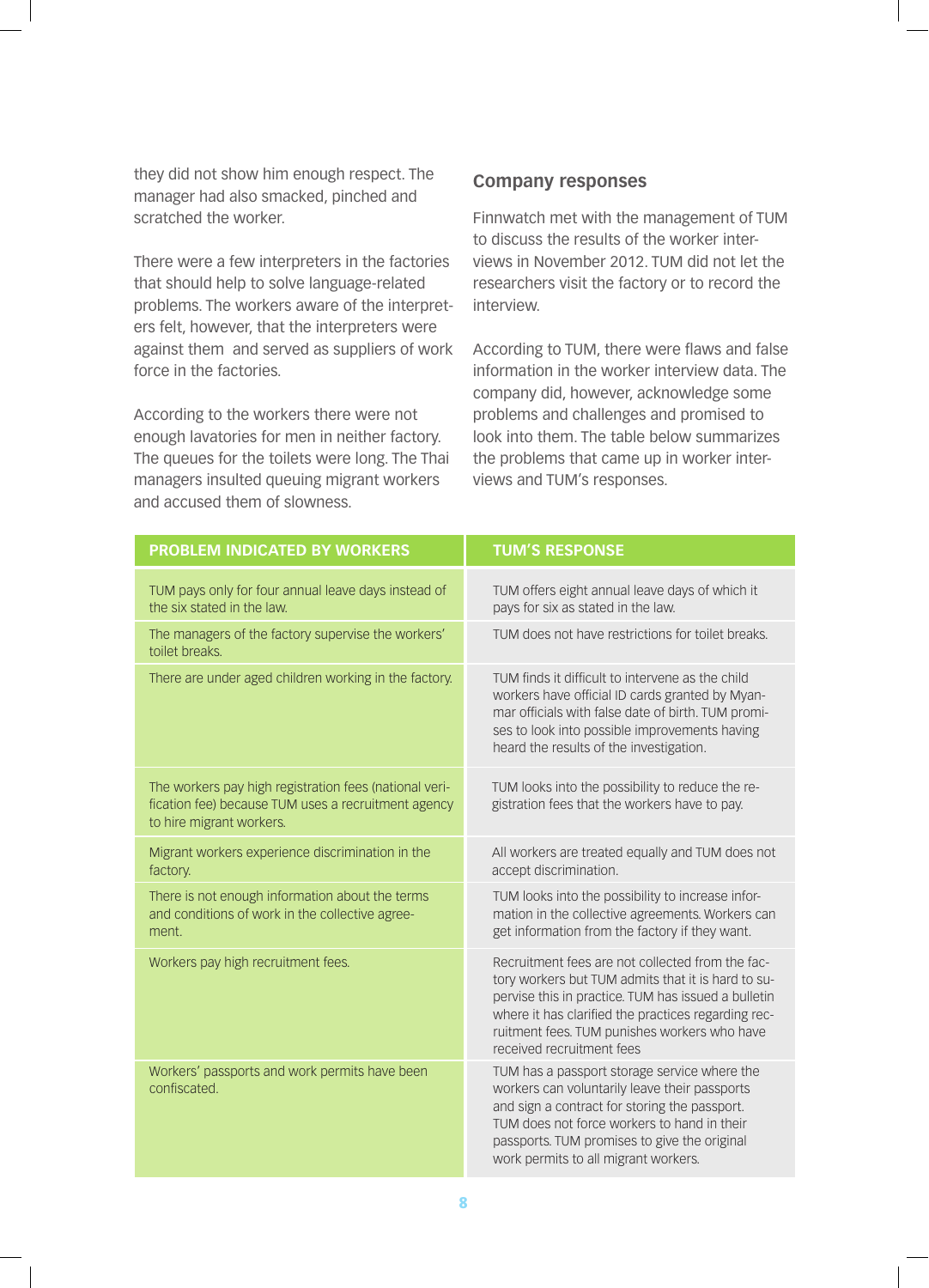| <b>PROBLEM INDICATED BY WORKERS</b>                                                                                                                                                     | <b>TUM'S RESPONSE</b>                                                                                                                                                                                                                                                              |
|-----------------------------------------------------------------------------------------------------------------------------------------------------------------------------------------|------------------------------------------------------------------------------------------------------------------------------------------------------------------------------------------------------------------------------------------------------------------------------------|
| Workers have to pay for work equipment.                                                                                                                                                 | TUM cannot give more equipment to the workers<br>due to the tax legislation (extra equipment would<br>be regarded as taxable income). Sometimes wor-<br>kers misuse equipment in which case they must<br>replace them at their own cost. TUM promises to<br>reassess the practice. |
| Workers have not received their health insurance<br>cards even though their costs are reduced from wa-<br>ges. The hospital chosen by the factory does not pro-<br>vide good treatment. | TUM does its best to provide all workers their<br>health insurance cards as soon as possible. The<br>delay is caused by Thai officials. TUM promises,<br>however, to look into the problems in receiving<br>treatment that have arisen in the interviews.                          |
| TUM does not compensate accidents according to<br>the law.                                                                                                                              | TUM promises to look into this.                                                                                                                                                                                                                                                    |
| TUM prohibits the forming of worker organizations.                                                                                                                                      | According to TUM no one has ever proposed<br>worker organizations. The company has nothing<br>against it.                                                                                                                                                                          |
| Workers have not received health insurance cards<br>despite deductions from their salaries for this pur-<br>pose. The hospital chosen by TUM is not good.                               | TUM does its best to make sure all workers have<br>health insurance cards as soon as possible. Delays<br>are caused by Thai officials. Problems relating to<br>health services will be looked into.                                                                                |
| TUM does not compensate occupational accidents<br>as required by the law.                                                                                                               | TUM will look into this.                                                                                                                                                                                                                                                           |
| TUM prevents workers' from organising.                                                                                                                                                  | No one has ever proposed collective organising<br>of the workforce. TUM has nothing against it.                                                                                                                                                                                    |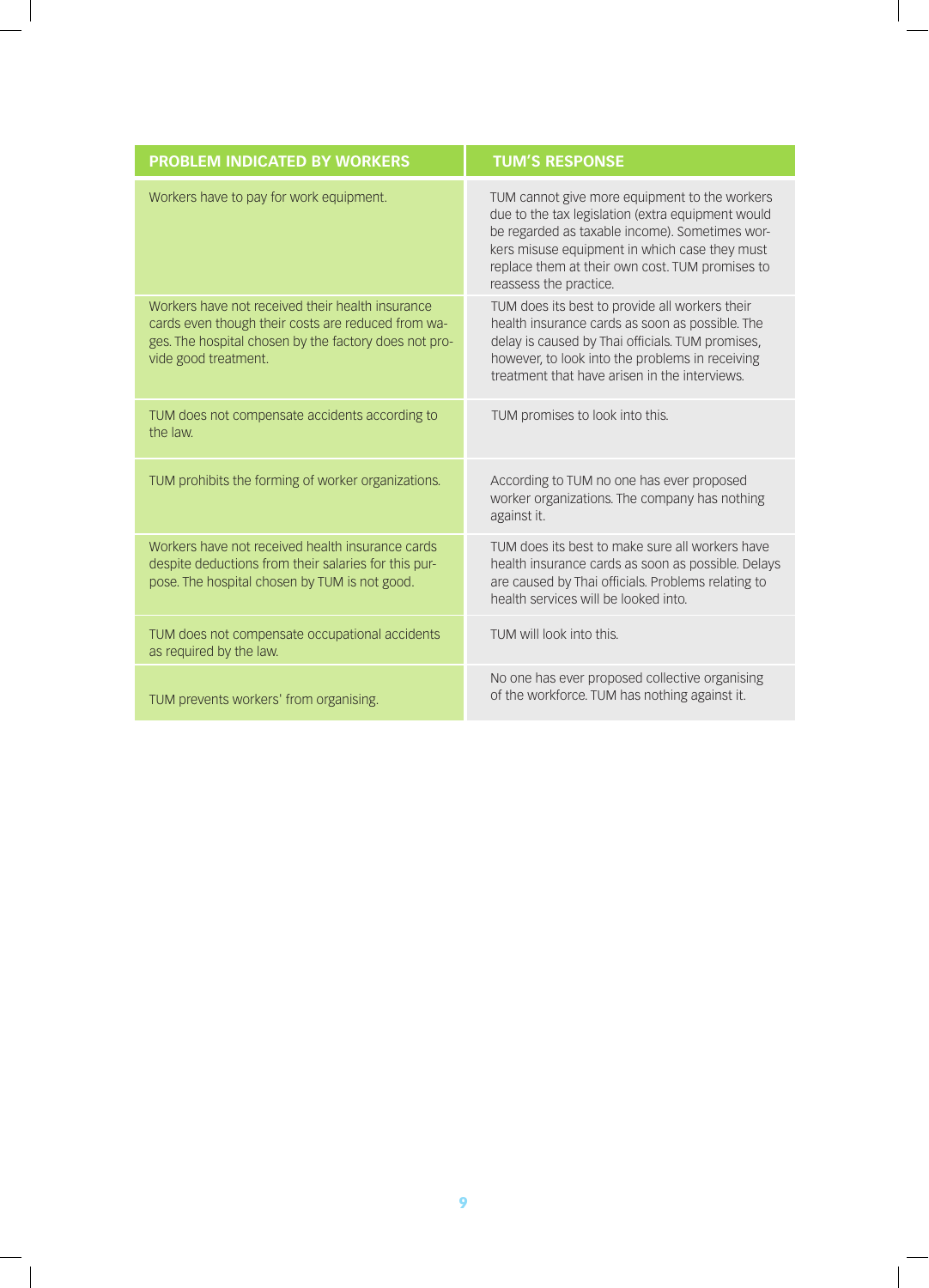The management of Unicord was also met. Unicord allowed the researchers to visit the factory but did not allow the recording of the interview.

| <b>PROBLEM REPORTED BY WORKERS</b>                                                                                                                | <b>UNICORD'S RESPONSE</b>                                                                                                                                                                                                                                                                |
|---------------------------------------------------------------------------------------------------------------------------------------------------|------------------------------------------------------------------------------------------------------------------------------------------------------------------------------------------------------------------------------------------------------------------------------------------|
| All workers do not have a work contract.                                                                                                          | The parent company of Unicord has a uniform<br>contract for all of its factories. It is possible that<br>not all workers have received the contract. Uni-<br>cord intends to rectify the situation.                                                                                      |
| There is little information about the terms and con-<br>ditions of work in the collective agreement.                                              | Unicord informs of the terms and conditions of<br>work in the factory notice board.                                                                                                                                                                                                      |
| The factory confiscates work permits.                                                                                                             | Unicord promises to return work permits to all<br>workers.                                                                                                                                                                                                                               |
| Workers have to pay for their work equipment.                                                                                                     | Unicord offers equipment for its workers and<br>they do not have to pay for that.                                                                                                                                                                                                        |
| The factory reduces the salary of the workers if<br>they commit offences. ditions of work in the col-<br>lective agreement.                       | Unicord does not make deductions in wages for<br>offences. Instead, it gives a written warning.                                                                                                                                                                                          |
| Workers have not received health insurance cards<br>even though the costs are reduced from their wa-<br>ges.                                      | Unicord does its best to provide the health in-<br>surance cards to the workers as soon as pos-<br>sible. The delay is caused by Thai officials. Uni-<br>cord promises to look into the problems in recei-<br>ving treatment that have arisen in the interviews                          |
| Some managers bully migrant workers and act in a<br>violent manner towards them.                                                                  | The factory does not tolerate discrimination or<br>bullying. In response to Finnwatch's findings,<br>Unicord stated in January 2013 that it had issued<br>a warning to its managers and that it ends the<br>employment of managers who treat employees<br>inappropriately in the future. |
| There are not enough toilets for men in the factory.                                                                                              | Unicord promises to ensure the sufficiency of la-<br>vatories in the future. In response to Finnwatch's<br>findings, Unicord stated in January 2013 that it<br>had built more toilets.                                                                                                   |
| There are problems in the translation services pro-<br>vided by the factory.                                                                      | Unicord promises to look into this. In response to<br>Finnwatch's findings, Unicord stated in January<br>2013 that it had instructed interpreters to assist<br>workers who are ill in their dealings with health<br>service providers.                                                   |
| Workers are not familiar with their social security<br>rights and benefits.                                                                       | Unicord has notified workers of the rights via in-<br>factory radio and leaflets.                                                                                                                                                                                                        |
| There are dangerous machines in the factory.                                                                                                      | Unicord has installed protective shields that imp-<br>rove safety.                                                                                                                                                                                                                       |
| Workers have not had the right to choose the hos-<br>pital themselves, and the quality of treatment in<br>the hospital chosen by Unicord is poor. | Unicord recommends the best hospital to its<br>workers.                                                                                                                                                                                                                                  |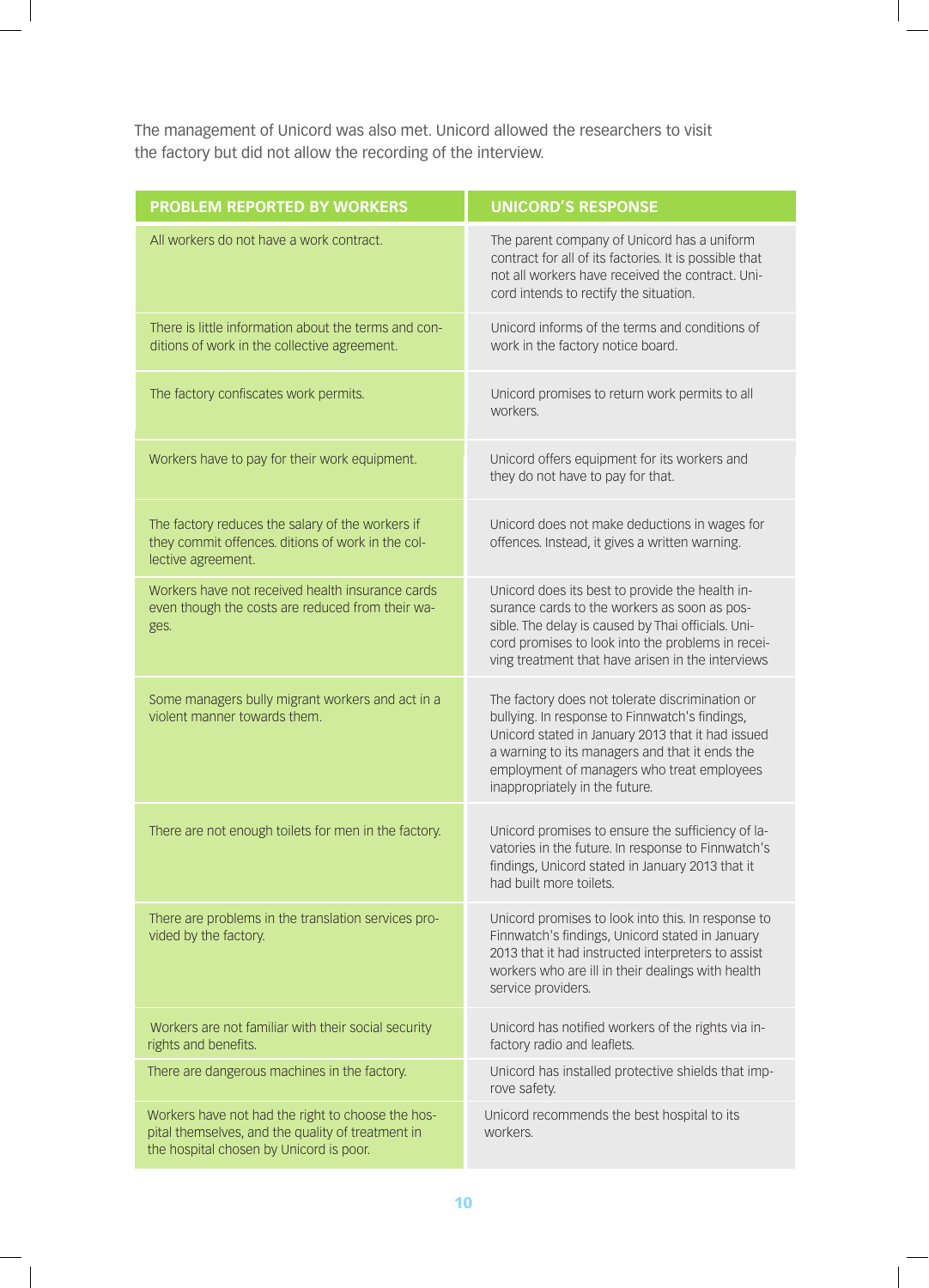#### **B. FINDINGS RELATING TO NATURAL FRUIT**

The field research was conducted in the province of Prachuap Kiri Khan in November 2011 in order to assess the production circumstances of private label juices sold in Finland.

The Natural Fruit factory in question produces pineapple juice concentrate and a variety of canned pineapple products. The employees interviewed for this report worked in various departments.

There were approximately 800 workers in the factory, of whom about 100 were Thai and 700 from Myanmar. According to the interviewed workers and NGO estimates, there were some 200 irregular migrants who had come to the country without proper documentation in the factory.

The research revealed serious human rights offences and illegal activities. Finnwatch has reported the findings to the authorities of Finland, EU and Thailand, as well as several labour and human rights organisations in December 2012. The factory refused all collaboration with the research team during the field investigation and would not meet the researchers.

#### **"No one wants to work here"**

The working conditions in the factory producing pineapple juice concentrate differed significantly from the tuna factories. For example, when the researchers asked about the factory's practices with recruitment fees, the employees said that the factory did not collect such fees as no one wanted to work there in the first place.

The investigated factory has various ways of keeping workers in the factory. The employer had confiscated passports and work permits from most of the migrant workers

interviewed. The factory does not give back the workers' identity papers even when specifically asked. Some of the workers get their passports back temporarily, for example, in order to visit their home country during the holidays with the condition that they leave a substantial sum (1,000 baht, 33 dollars) as a deposit to the employer. The majority of the workers were irregular migrants who had come to Thailand with the help of a smuggler and were completely dependent on the factory and its illegal collaboration with the local police.

When starting work the workers are not offered any work equipment on behalf of the employer. The workers must buy shoes for 125 baht (4.2 dollars), gloves for 35 baht (1.2 dollars), a hat for 75 baht (2.5 dollars), a t-shirt for 158 baht (5.3 dollars), an apron for 45 baht (1.5 dollars) and a hairnet for 25 baht (0.9 dollars). Some of the equipment wears out quickly and after that they have to be replaced with new ones by the workers at their own expense. In addition, the factory requires that all workers have a factory ID-card, which the workers have to buy for 20 baht (0.7 dollars).

## **Illegally low wages and excessive overtime work**

All the interviewed workers were paid less than the local minimum wage (240 baht per day20). The minimum wage varied from 200- 230 baht. The wages differed, for example, in relation to the status of the employee: the irregular migrants were paid less than the regular migrants. The workers did not have written work contracts and no right to annual leave.

The majority of workers worked six day weeks

<sup>20.</sup> The regional minimum wages were raised everywhere in Thailand for 300 baht per day in the beginning of 2013. According to the workers interviewed, Natural Fruit has said that it will not raise its minimum to the new legal minimum.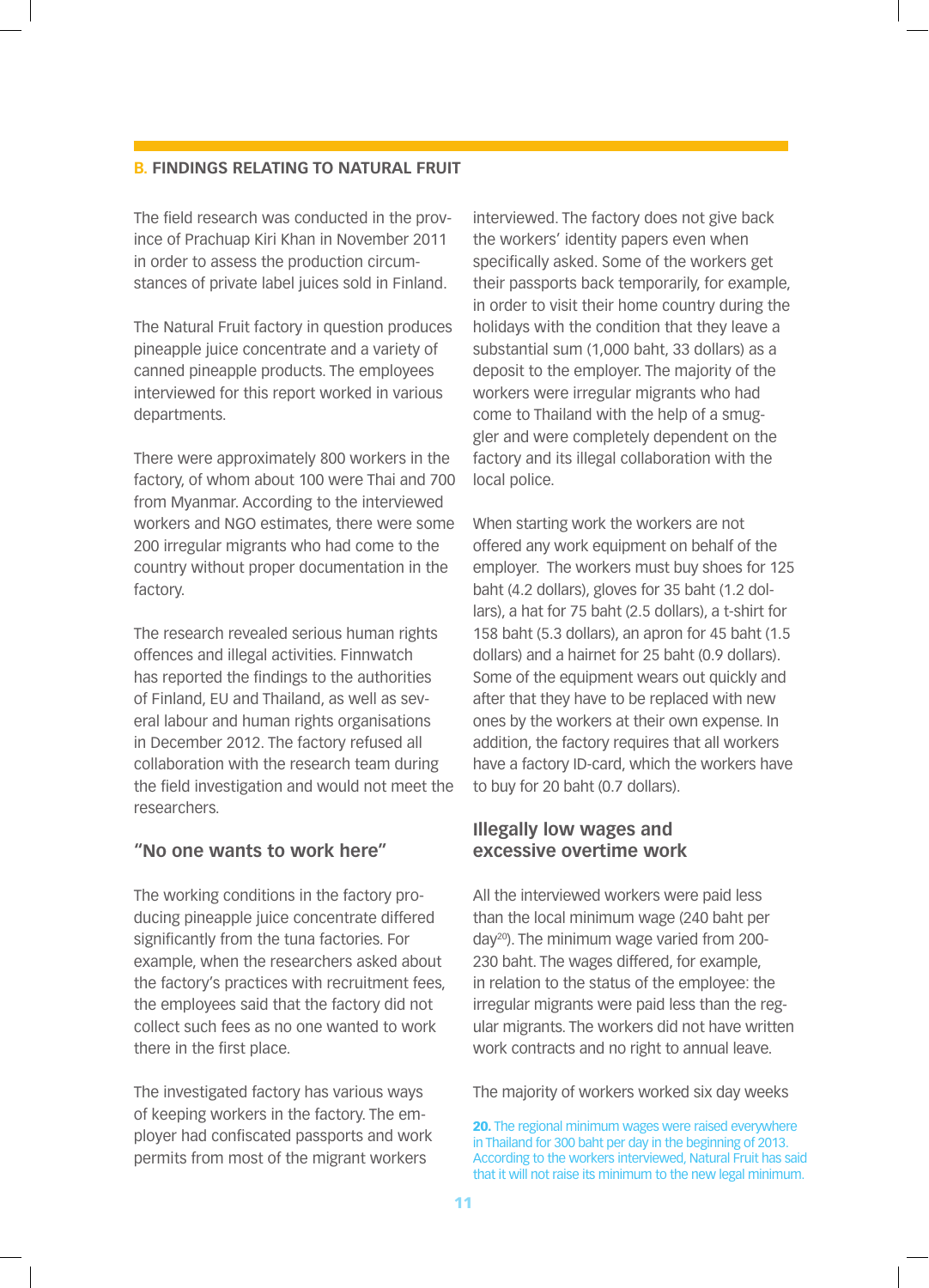but sometimes they were made to work also on Sundays. Depending on the season, overtime hours could increase a lot. The interviewed workers told that they worked up to 5-10 hours overtime per day and that working overtime was compulsory. According to the workers it is usual that overtired workers cry, fall asleep or faint in the middle of their work. The workers cannot leave in the middle of their overtime due to illness, for example, unless they get a signed note from their boss. Otherwise they loose the whole day's pay. On the other hand, the wage were so small that many workers wanted to do overtime work in order to survive. The overtime compensation was 30–35 baht per hour. The legal overtime compensation in the region is 45 baht per hour.

The factory did not pay any bonuses.

The workers said that various unclear deductions were made from their wages. They did not get payslips and did not understand all the deductions. A few of the interviewees told that the factory deducted work permit fees endlessly if the worker did not pay attention and notify the factory when the whole work permit had been paid for. The factory also fined workers. For example, if a migrant worker spent more than 10 minutes in the toilet, half an hour's wage was deducted from the salary.

The workers were paid twice a month to a bank account opened by the company for each worker. For this the employer charged an opening fee of 200 baht (7 dollars).

When the factory does not have enough production orders it is closed and the workers are sent home in the middle of the day. The workers are not paid anything when the factory is closed. It is regularly closed from July to September during which the workers do not have any sources of income.

There is no trade union in the factory.

# **Migrant workers face discrimination and violence**

The migrant workers interviewed said that their superiors often treat migrant workers in a more uncivilized manner than Thai workers. They also face violence from guards and their superiors. The interviewed workers said that sometimes the workers were hit due to language barriers or disagreements.

The interviewed workers also said that all members of the work safety committee were Thai.

# **Dangerous working conditions**

The interviewed workers told that the temperature inside the factory was very high but there was no air conditioning. Heatstrokes and fainting were common among the workers. The factory had only two water fountains that did not have enough cold water for all.

The workers performed monotonous tasks for long hours in one position without any breaks. Strong cleaning chemicals were used in the production lines and some workers had allergic reactions from the chlorine.

According to the workers some of the factory's machines are dangerous. Three interviewees reported a case in which a worker had died from an electric shock from a machine. The family of the deceased worker had been compensated with 20-30,000 baht (670-1000 dollars), although according to the law the compensation should have been 300,000 baht (10,000 dollars). One worker told that his fellow worker had lost a finger to a machine in the factory but had not been given any compensation.

The factory did not have enough toilets for men. There were only six lavatories for hundreds of male workers.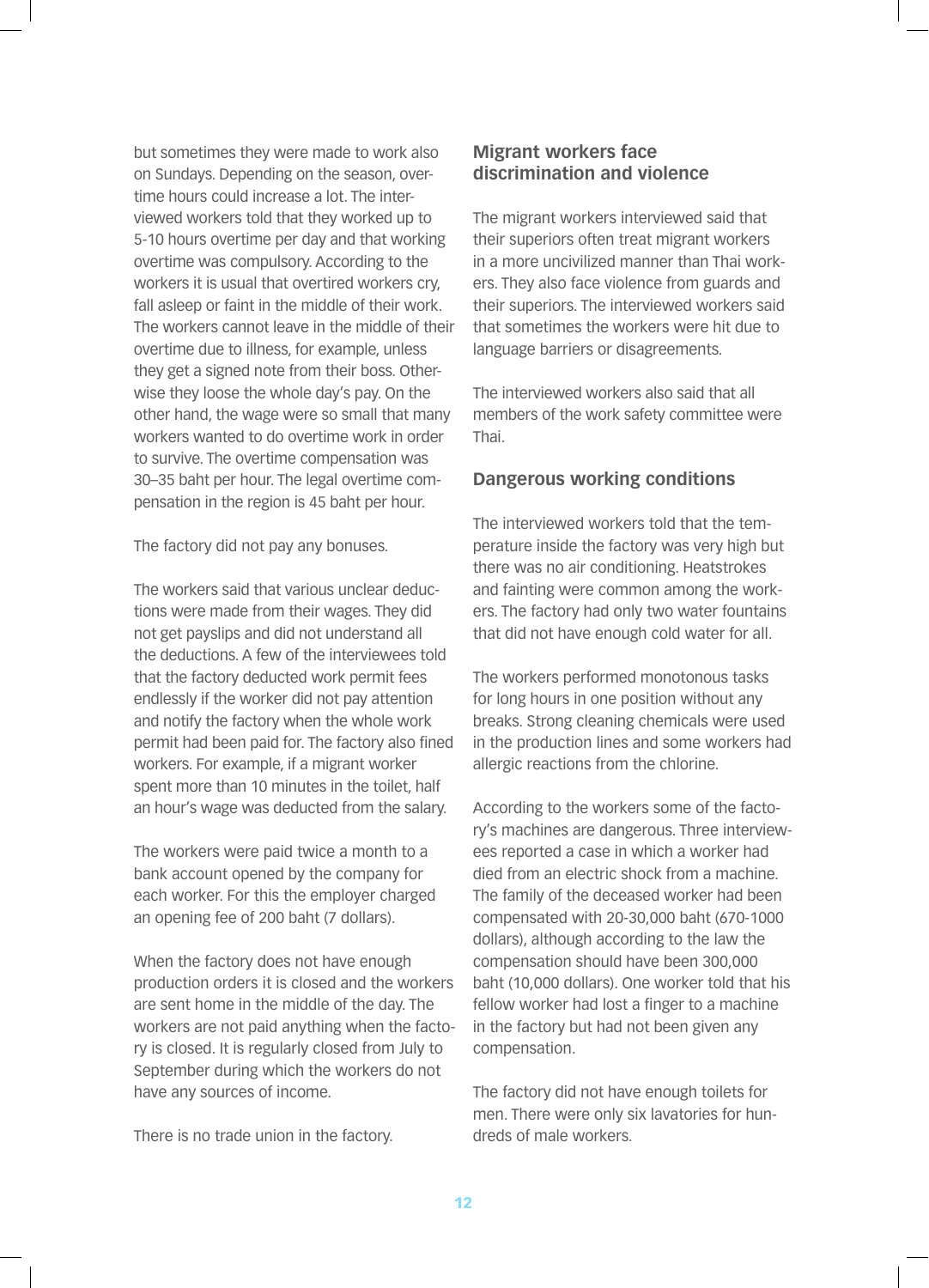# **CONCLUSIONS**

# **The findings of the report are alarming and must be addressed without delay.**

It is the responsibility of Thai officials and companies to guarantee that no laws or labour right standards are violated in the production process and that working conditions are appropriate.

The customers of the Thai companies analysed in this report, as well as their other international customers, must ensure that their responsibility practices are adhered to throughout their supply chain. This calls for more rigorous monitoring and auditing, but also cooperation with the suppliers and relevant authorities.

Refresco, for example, states that it has audited the Natural Fruit factory covered in this report in 2010, 2011 and 2012, which is proof enough of inadequate monitoring standards.